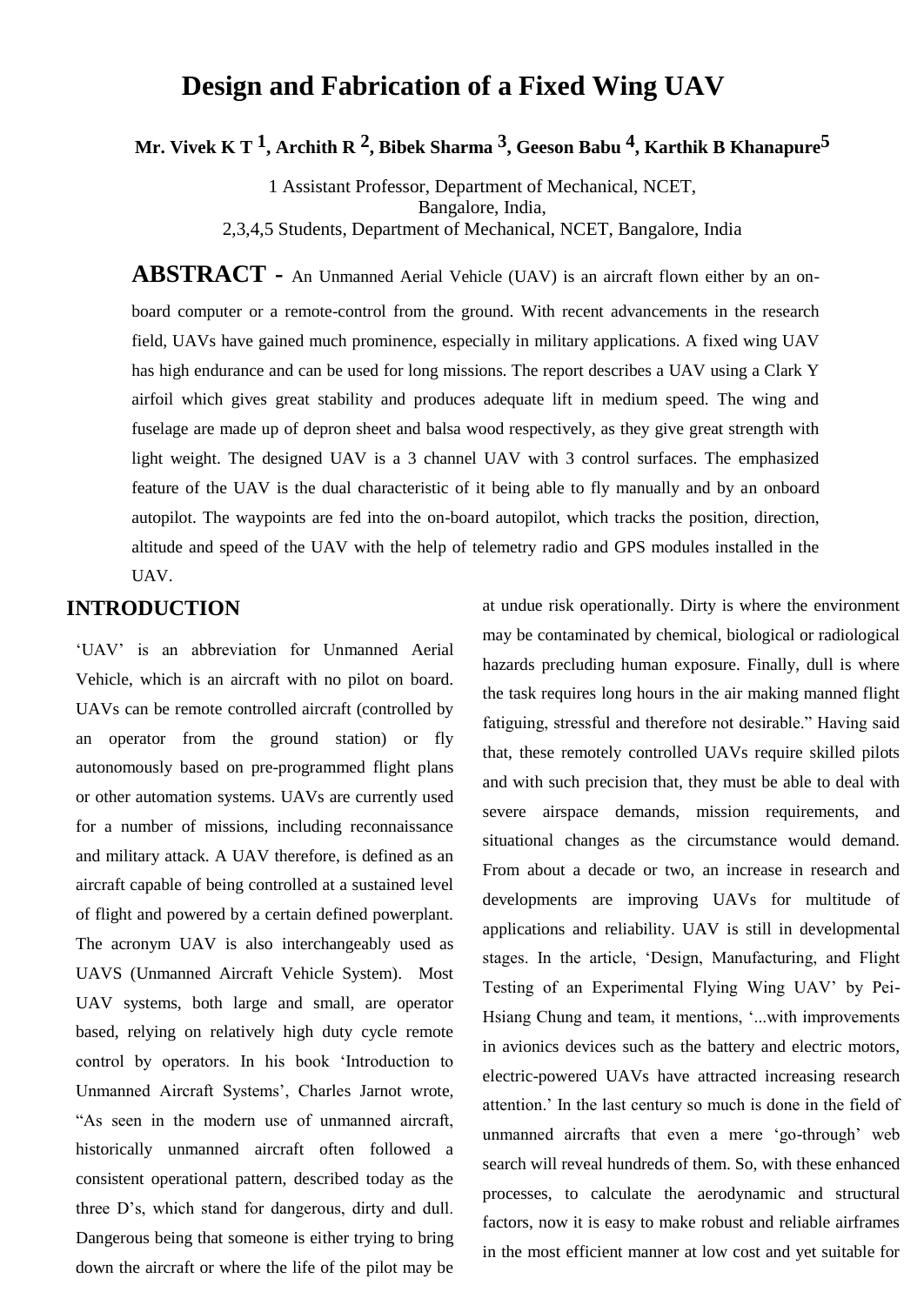commercial operations.

# **METHODOLOGY**

1. The method of designing and fabricating a UAV generally begins with the purpose as to why the UAV is needed in the first place. The purpose that the UAV would serve forms the basis of UAV design. Based on the kind of action it is going to perform, the UAV type is decided, which thereby leads, to its being designated to any one of the following categories:

1. Micro UAVs: Payload 0 Kgs < 3 Kgs

2. Small UAVs: Payload 3 Kgs < 30Kgs

3. Medium UAVs: Payload 30 Kgs < 50

```
Kgs
```
4. Large UAVs: Payload > 50 Kgs

2. But further simplification has been done by various research centers such that the classification is based also on the wingspan as depicted in the Figure 1.1 Hence, the choice of the UAV type is done based on both the classification types.



**Figure 1.1**

3. Finishing all the basic requirements of choices out of the multitudes of possibilities, next is to do with the design of the UAV parts that were chosen. But the design can be initiated only when there are values assigned to each dimension that is to be designed. This creates a need of the formula to be extracted so that the dimensions could be known. To begin with, we determine the Aspect Ratio (AR) as per the attributes we need for our aircraft. In aircrafts, the AR of a wing is the ratio of its span to its mean chord which is also equivalent to the square of the wingspan divided by the wing area. As defined by the Science Learning Hub, "a high aspect ratio indicates long, narrow wings. A low aspect ratio indicates short, wide wings. Generally, high aspect ratio wings give slightly more lift and enable sustained, endurance flight, while low aspect ratio wings are best for swift maneuverability.' The Figure 1.2 provided by the University of Waikato, would help visualize as to how the wing designed as per the chosen aspect ratio would look like in the end.



4. There are many online design portals which has made the designing aspect easier such that we can use the ratio method to determine the dimension of the entire aircraft, once any one of the dimensions is ascertained as in Figure 1.3. The further step is to assume the loading factors which again is a process determined, iterative calculation. From the charts shown above, once we get to know the payload as such, then wing loading could be calculated. Wing loading is the total weight of an aircraft divided by the area of its wing. Basic idea of wing loading is apparently necessary as the stalling speed of an aircraft in a level flight is determined by its wing loading factor too.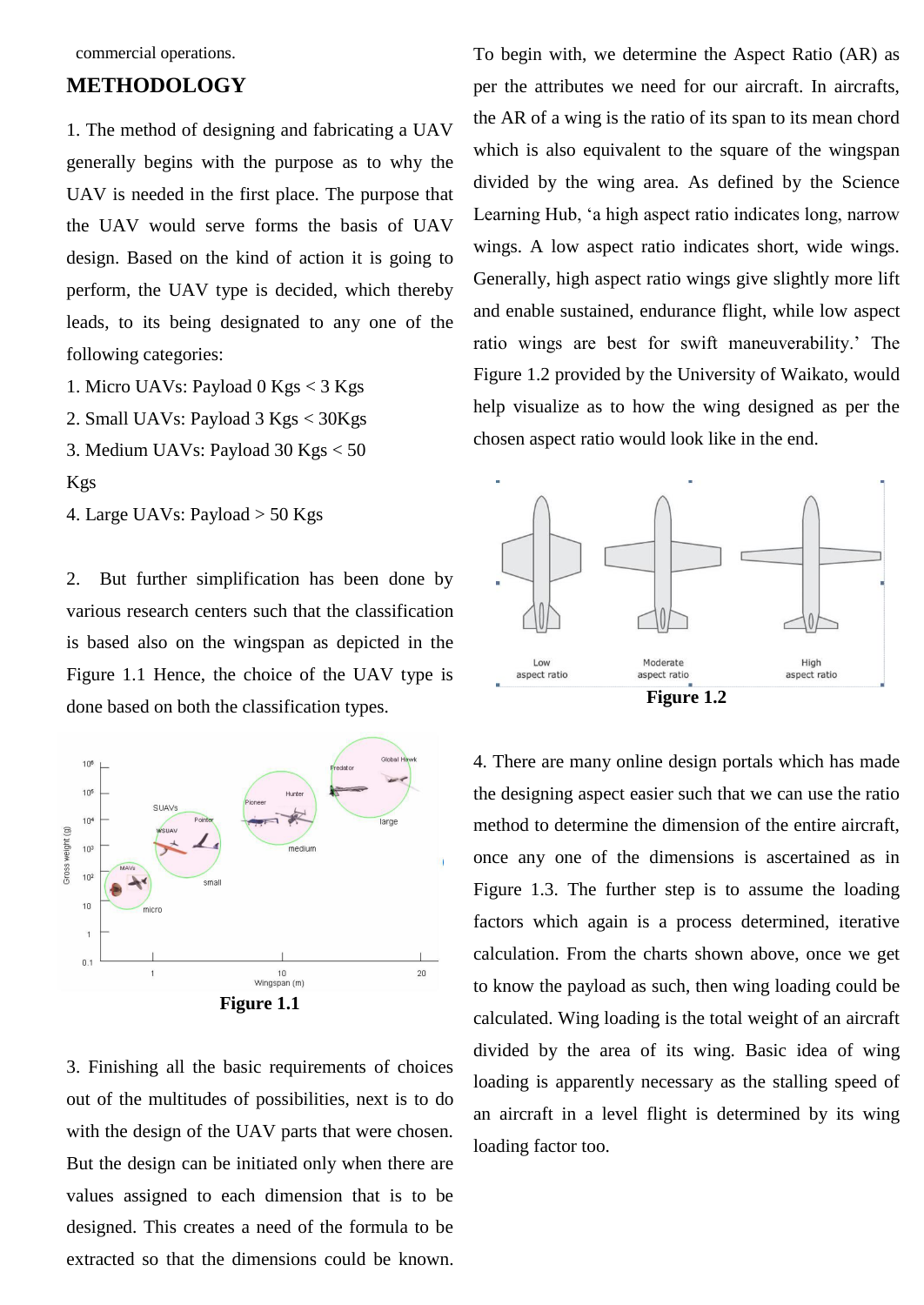

5. Thus, knowing all the parameters required to build an aircraft, we finish the design and further the process of fabrication. Fabrication of the UAV takes into consideration, the heavy load and stresses such as torsion, to maintain a higher strength to weight ratio. Hence, the choice of materials such as balsa wood and depron sheet is preferred which has high strength to weight ratio. Added to these benefits is that both depron sheets and balsa wood are easily workable and economical to work with. The fabrication part is then divided into three different parts namely wing fabrication, fuselage fabrication and the fabrication of stabilizers.

Wing fabrication is an important part wherein the considerations to be made are very crucial. Some of the major factors to be kept in mind while making the wings are:

- 1. Chord length
- 2. Airfoil dimensions
- 3. Aspect ratio
- 4. Wing planform

For determining the airfoil dimensions, the online websites like airfoiltools.com play a major role as they provide coordinates for the plot of a given airfoil type. A simple example of such a plot is

shown in the Figure 1.4



**Figure 1.4**

6. The next major part is the fuselage fabrication. Fuselage is the main body of the UAV and therefore it needs to hold all the components of avionics along with the batteries, motor, flight control systems etc. Since it should hold all the avionics and the payload if any in the UAV, it should be strong but of light weight so that it may hold them firm. Some of the major factors to be considered while fabricating the fuselage are:

- 1. Aerodynamic structure
- 2. Slots to fit wings and stabilizers
- 3. Center of gravity
- 4. Spacious interiors for placing the avionics batteries.

## **LITERATURE SURVEY**

**DESIGN AND DEVELOPMENT OF A SEMI-AUTONOMOUS FIXED-WING AIRCRAFT WITH REAL-TIME VIDEO FEED**, by Cody Torno and team provides sound reasons for the development of a fixed wing UAV as compared to its counterparts like rotary wing UAV, flapping wing UAV etc. They write, 'A fixed-wing UAS platform has a large advantage over similar manned aircraft, e.g., their ability to offer long flight durations and superior flight altitudes with less acoustic propulsion systems, avoiding visual and radar detection." The deficiency in the above journal was that the outsourced equipment used were not cost effective and the system was built for the US defense which made the system even more complex.

**DEVELOPMENT OF UNMANNED AERIAL VEHICLE (UAV) FOR WILDLIFE SURVEILLANCE**: This thesis presents the design, fabrication and flight testing of an autopilot capable small UAV with a wingspan lesser than 2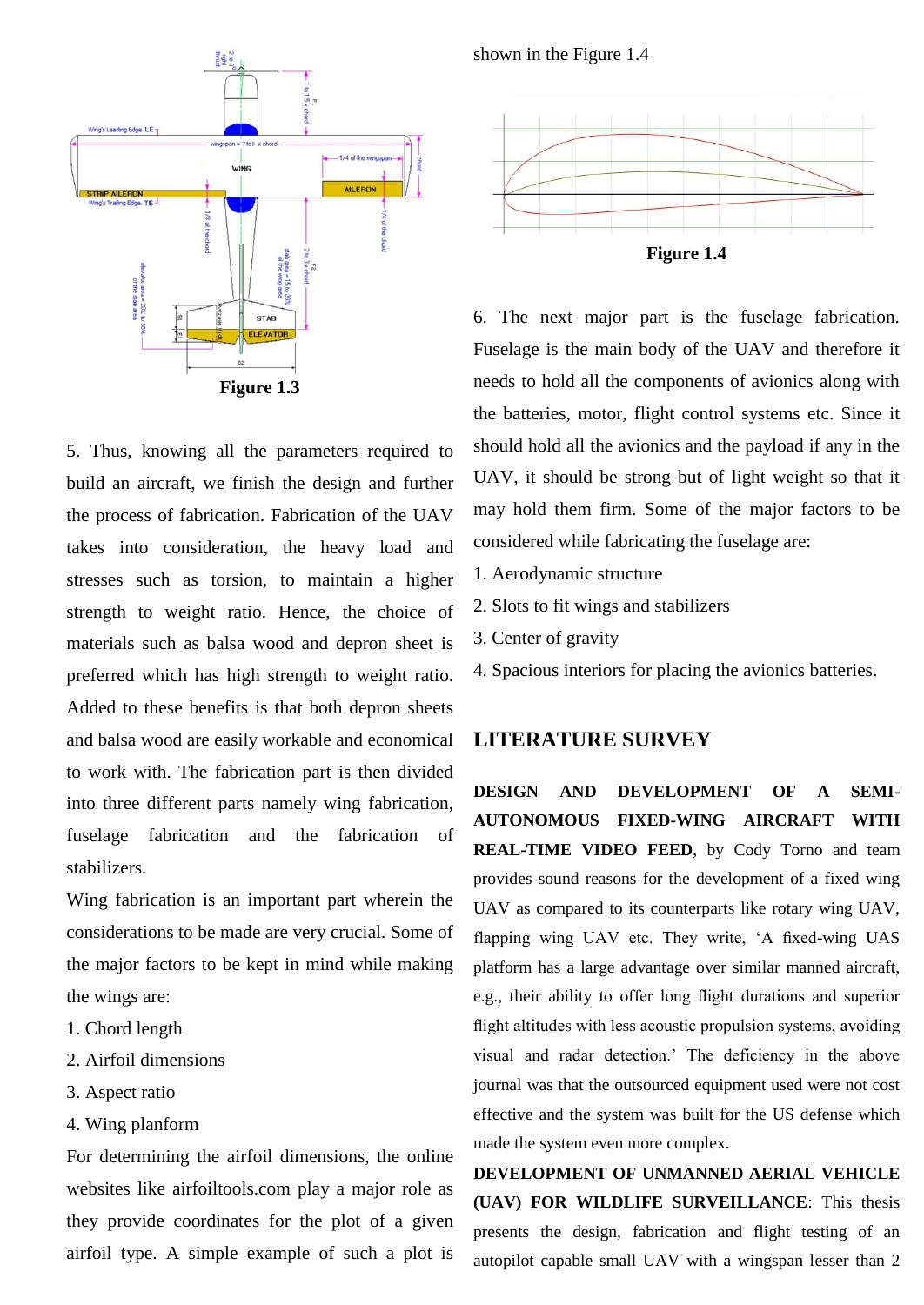meters for wildlife surveillance. The highly autonomous flight control system has two high resolution cameras and an onboard video recording device, which collects high quality imagery with specified GPS points and altitudes. The featuring fact about this thesis is in its innovative robust construction coupled with light weight and inexpensive hardware. This is also in accordance to what generally engineers desire; reducing the cost with optimum performance.

**DESIGN OF LOW-COST FIXED WING UAV**: This research paper gives an idea about how to design a low cost of fixed-wing unmanned aerial vehicle using lowcost material that allows it to fly autonomously. Six parameters of UAV"s structure are considered for optimization namely, basic airframe configuration, wing configuration, straight wing, tail configuration, fuselage material, and propeller location. The paper vividly explains why certain values are chosen for a given parameter when compared to others and what benefits does it have on the designed UAV.

# **UAV DESIGN**

1. The conceptual design is the initial stage of the design process. In spite of the fact that there are numerous UAVs, each having its own characteristic feature, we can find common features underlying most of them. For example, weight-based calculation of the wing and fuselage specifications or wingspan-based calculation of the UAV and further iterative calculation for the desired payload. Any design team would be required to work with a limited amount of funds and time. The design team must ensure that cost and time over-runs, are minimized to the extent possible. At this point, it is a 'kind of mandate' for the different aspects of the design to be taken up by dedicated teams. Maybe for an aircraft, this might consist of an aerodynamics' team, a structure's team, a control system's team, costing team, and so on, or it might consist of a team considering the fuselage, another considering wing design, others looking at the tail plane, propulsion systems, and so on.

UAVs requirement would cover the following aspects:

1. Flight - This includes performance characteristics like takeoff, climb, cruise, descent, and landing. Also, the requirements of stability and controllability are included.

2. Structural – UAV load, payloads including the camera for surveillance, materials used to build the UAV and its reliability.

3. Powerplant or the engine used for propulsion, auxiliary powering unit if required.

4. Others – Safety system if any.

2. Wing planform refers to the shape of the wing as viewed from directly above. It deals with airflow in three dimensions and is very important to understanding wing performance and airplane flight characteristics. The planform chosen was rectangular one because the aircrafts with these wings are easy to fly and easy to land. Rectangular wings are called wing-root stallers. It means the stall begins at the wing root, reaching the control surfaces (ailerons and flaps) last, and making the wing extremely controllable. Rectangular wings are simpler and easier to build because they only need one rib pattern as depicted below.



**Figure 3.1**

As explained earlier in the Methodology section, from Figure 1.1, we get the weight estimation for our UAV. We consider a nominal weight for our aircraft such that it is easy to relate to its components. The weight assumed is 3 Kgs. Wing loading as we know is the total weight of an aircraft divided by the wing area. This factor is very important to be known as it determines the lift-drag characteristics and stall speed as well to certain extent. Also, from the Figure 1.1 we get to know the wingspan for a 3 Kgs aircraft, which comes in between 0.8 to 8 meters. Out of the values that we have, we chose to select 1 meter wingspan. Again, the report by Kyuho Lee gives us a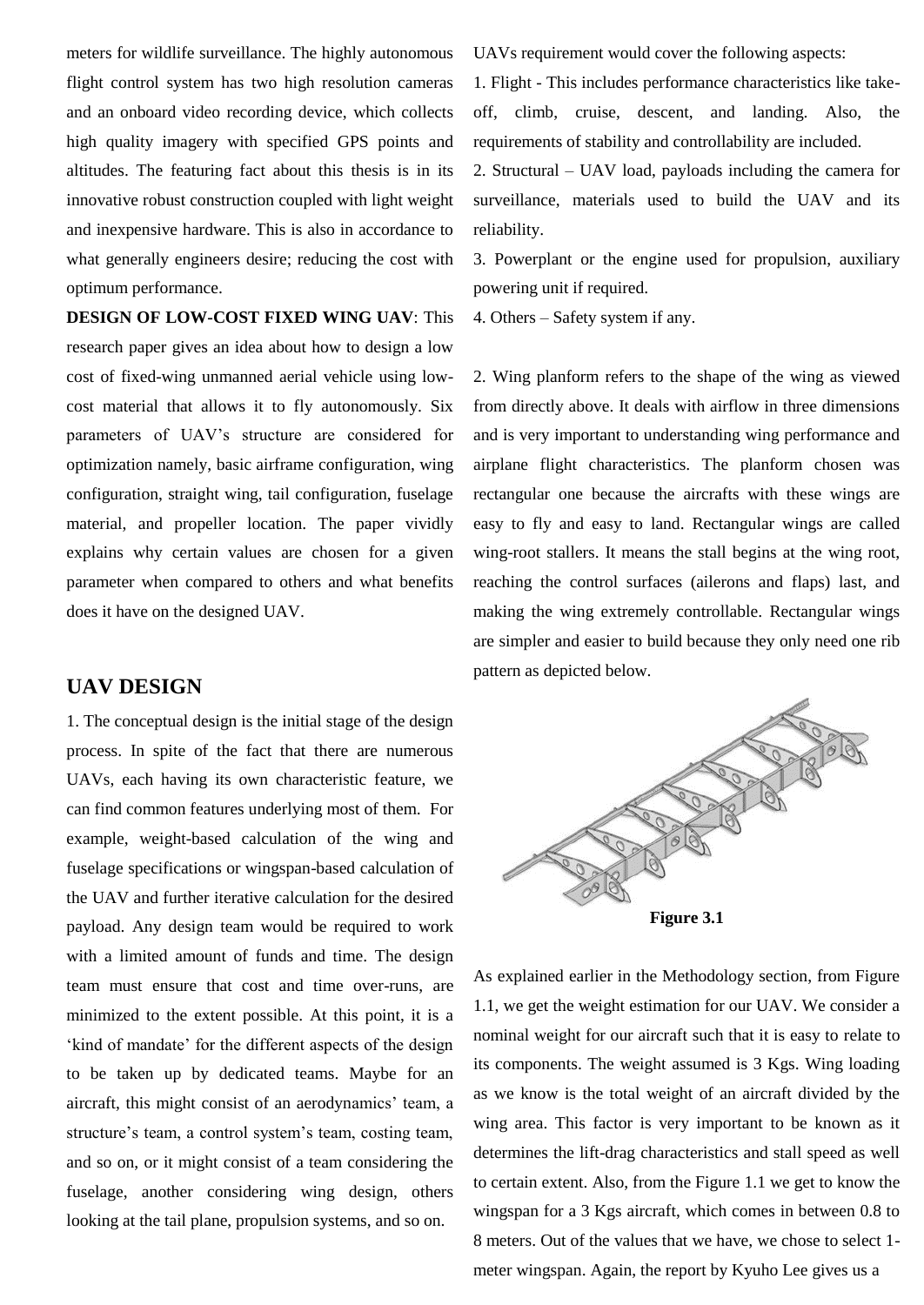great insight where, their chosen wingspan is 2 meters. We need a high Aspect Ratio as we want the UAV to glide and not swiftly go through the air as gliding would help take steady images during visual survey. From the Figure 3.2 below, we find that AR as high as 8 gives good coefficient of lift characteristics along with gliding features of the UAV enhanced.



**Figure 3.2**

Wing loading initiates the decision on what type of airfoil would best suit the UAV that is being worked on.

$$
AR = \frac{s}{c}
$$

$$
c = \frac{1}{8} = 0.125m
$$

$$
Wing Area, S = length * breadth = s * c
$$

$$
= 0.125m2
$$

$$
\frac{W}{S} = \frac{3}{0.125} = 24 \, Kg/m^2
$$

FoilSim is a simulator provided by NASA to all those who are interested in conducting experiments and knowing about aerodynamics. The recent version is that of April 2019, which is for the undergraduate students. If the input section of simulator is handled well then, the output comes in various forms depending on whatever we need like graphs, real-time simulations, tabulated values etc. The chosen airfoil was Clark Y type, mainly for the ease of construction as well as it suited the requirements. Airfoil is generally tested to know the lift and drag characteristics and thereby the stalling speed in a certain range of angle of attack. With the following characteristics mentioned in Table 3.1, the airfoil was

simulated.

**Table 3.1**

| Angle of Attack      | 4 <sup>0</sup>                                                                                                  |  |  |
|----------------------|-----------------------------------------------------------------------------------------------------------------|--|--|
| Camber in % chord    | 3.4%                                                                                                            |  |  |
| Thickness in % chord | 11.7%                                                                                                           |  |  |
| Basic shape          | Flat bottom                                                                                                     |  |  |
| Speed Avg            | 65 Kmph                                                                                                         |  |  |
| Altitude             | 1000 m above MSL                                                                                                |  |  |
| <b>Aspect Ratio</b>  | 8.33                                                                                                            |  |  |
|                      | and the state of the state of the state of the state of the state of the state of the state of the state of the |  |  |





Calculating all the parameters and knowing their values, designing process is undertaken. The design is done in CATIA. Initially, the wing is designed and thereafter the fuselage, wherein slots are provided for placing wing, vertical stabilizers and landing gears. The following figures show the design.



**Figure 3.5**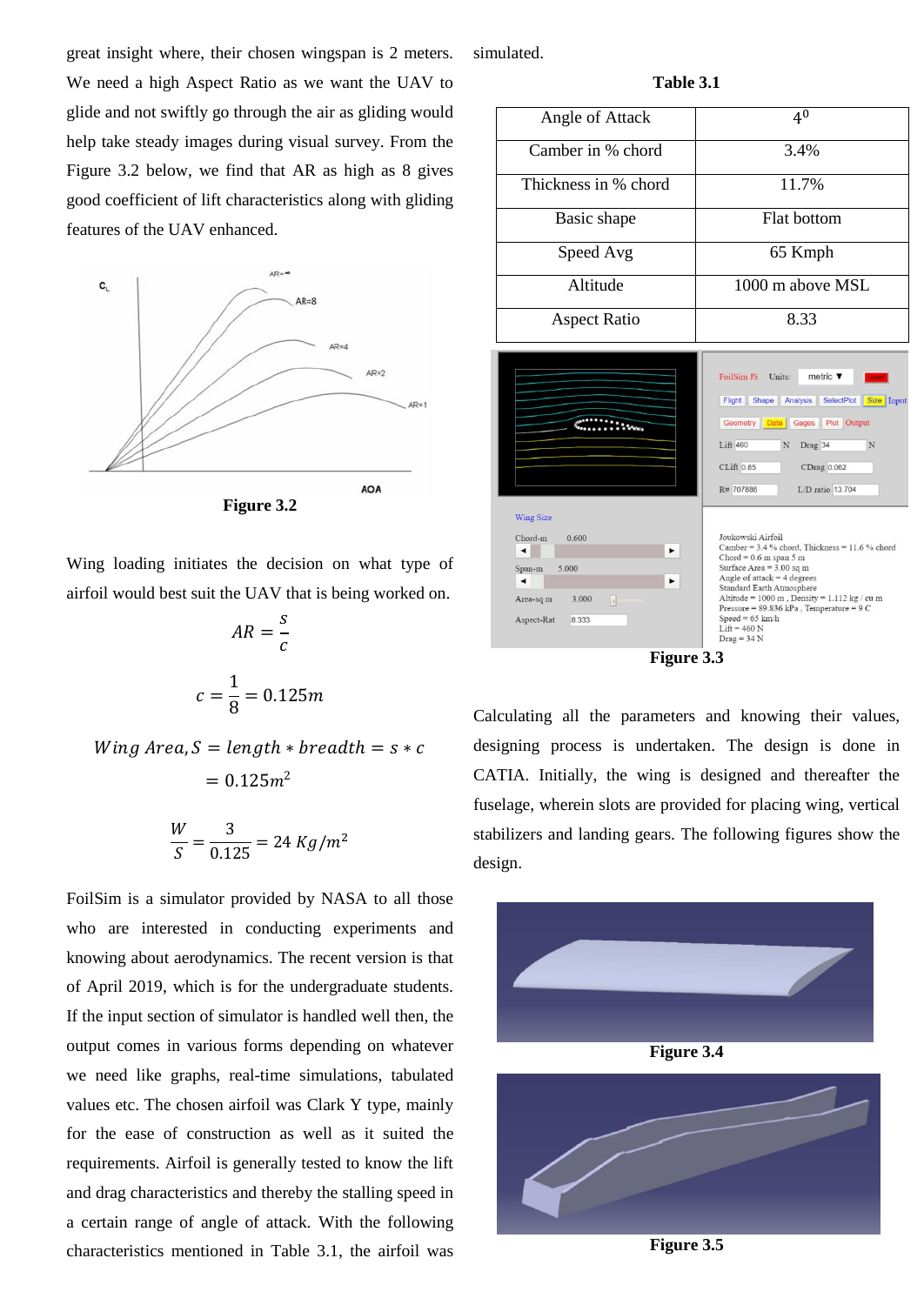

**Figure 3.5**

### **FABRICATION OF UAV**

**Wing Fabrication** -Wings are the most important part of an aerial vehicle as it generates the lift and has to support the entire structure once the UAV is in the air. To make the wing light in weight we have to make it hollow. Hence initially, the airfoil is made using balsa thin sheets of wood which are thereafter cut so as to make them light too. A large sheet of depron of size 1.26 m  $*$  0.515 m (1 $*$ b) is cut out. The positions for the reinforcements which will keep the wing stable during flight (wind interaction) to be attached are marked five inches apart from each other. Flipping the sheet upside down we taped the entire surface which will be exposed, with insulation tapes. These tapes are water proof as well as resistant to certain extent of dew or mist exposure and therefore will keep the wing resistant to weather and improves its strength. On the inside part of the wing two lines are drawn at 0.24 m, 0.31 m parallel to the length of the sheets. These are the points at which the sheet will be bent to form the wings' outer panel. Small triangular pieces  $(0.23 \text{ m} * 0.065 \text{ m} * 0.20 \text{ m})$  are cut out from depron and placed inside the wing structure using gum and hot glue to keep the wings steady. The wing is closed shut using hot glue at the edges. This covers the airfoil structures that was made fit in one single rod-shaped wood structure.



**Figure 4.1**

**Fuselage Fabrication** - Fuselage is the main body of the UAV and thus needs to hold all the components of avionics along with the batteries, motor, flight control systems etc. The fuselage is made out of Balsa wood. The base of the fuselage is a rectangle of length 0.925m and breadth 0.088 m. A small deep slot of is made at 0.1875m away from the fuselage nose for fixing the wing. The side panels are then fixed on the base using hot glue and an industrial use glue "Flex Quick". This glue acts on the joint in seconds and makes a very strong bond. The corners of the fuselage are then sanded off using sand paper to make a small fillet to the sharp edges. Further the compartments are made which will improve the rigidity of the structure as well as helps in keeping the internal parts from sliding off. This no sliding will also result in negligible shifting of the Center of Gravity (CG) of the plane during flight, which in-turn results in proper control and this smaller chance of stall failure.

**Stabilizer Fabrication** - Stabilizers are the component which will gain pitch for the UAV. For the stabilizers, 2mm thick depron sheets are fused together using industrial adhesive forming a sandwich panel. This panel is let to cure for 24 hours and are placed under weight for proper adhesion. After 24 hours, these panels are cut down to specified lengths and sanded down using the sand paper to an aerodynamic shape according to specified calculated angles. These stabilizers are then taped the same way as that of the wings to keep it away from moisture and other corrosives.

**Assembly** – Finally after the mounting the brushless DC motor onto the fuselage nose and fixing the propeller, the compartments are sealed with the necessary equipment. The fuselage is ready. Next the wing is fixed in the slot given as explained earlier. The wings are supported through the reinforcements. The stabilizers are thereafter fixed; both vertical and horizontal. They have control surfaces fixed up to the servo motors that help control them to required degrees of movement so as to allow both pitch and yaw. Also, the Ardupilot is installed, giving it separate LiPo connection, connecting it to the GPS module so that a waypoint could be later designated to the software such that it follows the given data file path. Finally, the model was ready (Figure 4.2) after checking all the joints and ensuring that every part of the UAV is secured.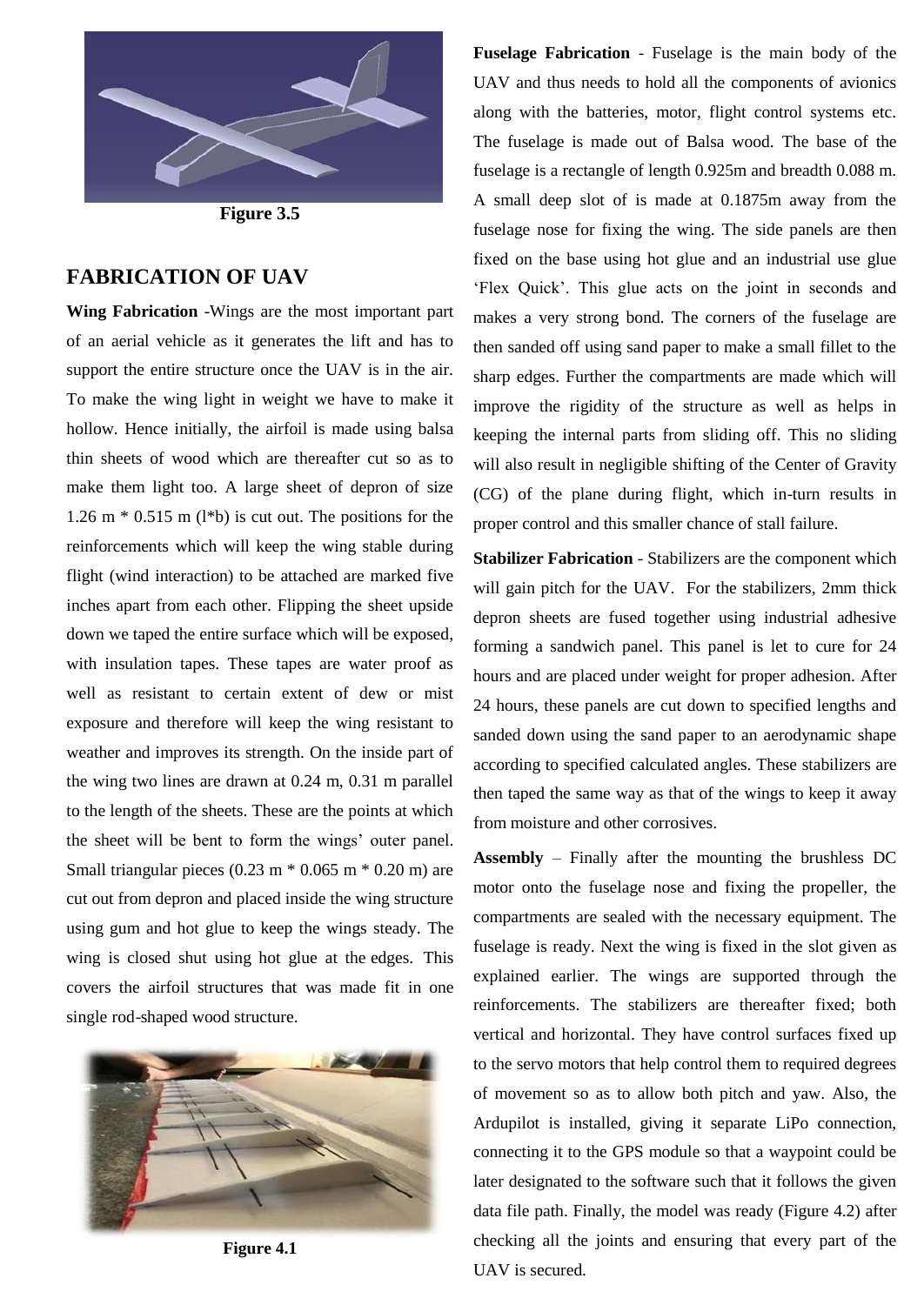#### **Figure 4.2**



## **RESULTS OBTAINED**

1. Stall Speed

$$
Vstall = \sqrt{\frac{2.W}{\rho.\text{Clmax.S}}}
$$

Where,  $W/S = 24 Kg/m^2$ 

$$
\rho = 1.225 \; Kg/m^3
$$

 $Clmax = 0.85$ 

$$
Vstall = \sqrt{\frac{2 * 24}{1.225 * 0.85}}
$$

$$
Vstall = 6.79 \ m/s
$$

 $Vstall = 24.44$  Kmph

2. Graphs for Cl vs Cd and Cl vs AOA for the following conditions.

| Airfoil – Graph Color | Re No.    | Max Cl/Cd                     |  |
|-----------------------|-----------|-------------------------------|--|
| Clark $Y - Green$     | 100,000   | 54.1 at $\alpha = 6^{\circ}$  |  |
| Clark $Y$ – Purple    | 500,000   | 78.8 at $\alpha$ = 4.5°       |  |
| Clark Y - Orange      | 1,000,000 | 108.5 at $\alpha = 6^{\circ}$ |  |
| Cl v Cd               |           |                               |  |
| 2.00                  |           |                               |  |
| $1.50 \cdot$          |           |                               |  |
| $1.00 \cdot$          |           |                               |  |
| 0.50                  |           |                               |  |
| 0.00                  |           |                               |  |
| $-0.50$               |           |                               |  |
| $-1.00$               |           |                               |  |
| $-1.50$               |           |                               |  |



**Figure 5.2**

3. Lift and Drag

$$
L = \frac{1}{2} * \text{Clmax} * \rho * V^2 * S
$$

Where, 
$$
V = 65
$$
 Kmph or 18.06 m/s,

$$
L = \frac{1}{2} * 0.85 * 1.225 * 18.06^2 * 0.125
$$

 $L = 19.5 N$ 

But, from FoilSim we find that for an airfoil of similar characteristics,  $L/D = 13.704$ . Hence,

$$
D = L/13.704
$$

$$
D = 1.423N
$$

4. CFD analysis of the designed airfoil

| Angle of       | Wind     | Lift        | Drag     | Clmax          | Cdmax       |
|----------------|----------|-------------|----------|----------------|-------------|
| <b>Attack</b>  | Velocity |             |          |                |             |
| $\theta$       | 3        | 1.64031     | 0.117759 | 0.297561905    | 0.026702721 |
| 4              | 3        | 1.12178     | 0.134534 | 0.203497506    | 0.030506576 |
| $-4$           | 3        | 0.0134165   | 0.164855 | 0.002433832    | 0.037382086 |
| 6              | 3        | 1.50228     | 0.162325 | 0.272522449    | 0.03680839  |
| $-6$           | 3        | $-0.588106$ | 0.163027 | $-0.106685896$ | 0.036967574 |
| $\theta$       | 6        | 5.07296     | 0.272772 | 0.230066213    | 0.015463265 |
| $\overline{4}$ | 6        | 3.07775     | 0.638318 | 0.139580499    | 0.036185828 |
| $-4$           | 6        | $-1.29511$  | 0.711857 | -0.058735147   | 0.040354705 |
| 6              | 6        | 6.63367     | 0.823339 | 0.300846712    | 0.046674546 |
| $-6$           | 6        | $-3.32052$  | 0.856289 | -0.150590476   | 0.04854246  |

The orange-red part above the wing in the Figure 5.14 shows the higher velocity of air in that particular region which also means that the pressure existing there would be much lower. Just below the airfoil is a thin layer of yellowish-green region which is relatively lower air velocity which in turn would mean existence of a higher pressure along that belt. Thus, this

 **Figure 5.1**

 $0.06$ 

 $0.08$ 

 $0.10$ 

 $0.12$ 

 $0.04$ 

 $0.00$ 

 $0.02$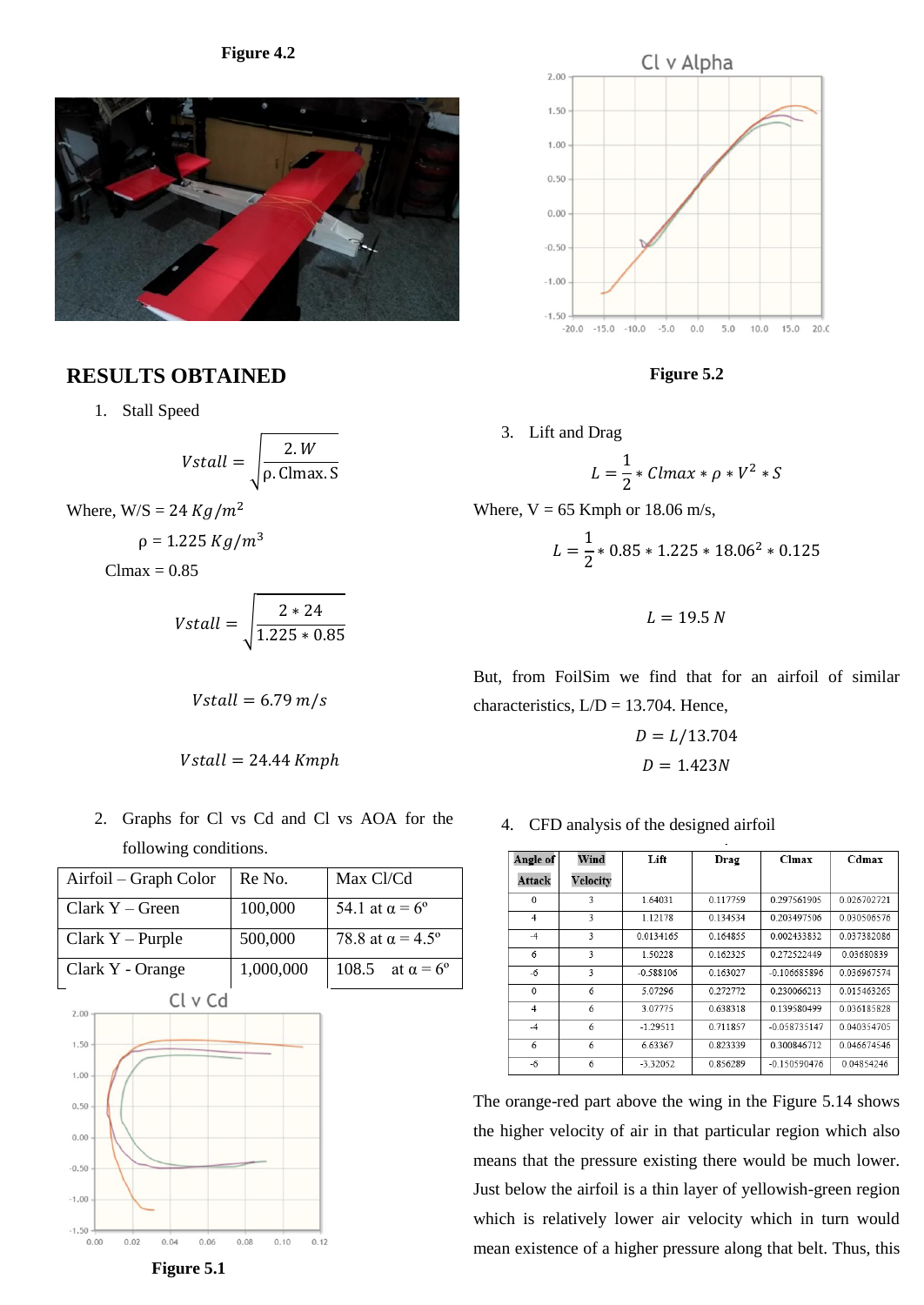

region of higher pressure to a region of lower pressure.



5. Static Thrust Calculator



#### **Figure 5.4**

The above Figure 5.4 shows the calculation by an online calculator for the parameters of the designed UAV. The estimated static thrust is 12 grams.

6. Flight Time Calculation

$$
\frac{Avg \, Amp \, drawn}{Battery \, discharge} * \frac{time}{60} = Amp \cdot hr
$$
\n
$$
\frac{20}{0.8} * \frac{x}{60} = 3
$$

7. Flight Test – Once the assembly is done, there is a checking done through a 6 channel 2.4GHz RC transmitter whether the control surfaces are properly managed so that the motors respond as per the transmitted signal. This phase gives an idea how the controlling would be during the actual flight. The takeoff is done on a runway quite broad and nearly 6 meters in length. The cruise is done on a certain flight level which is around 35-40 feet above the ground. Finally, the UAV is landed in the same runway where it had taken-off. Later above a given area, waypoints were fixed and the information fed in the Ardupilot module after which the autonomous flight was flown.

# **CONCLUSION AND FUTURE SCOPE**

Going as per the objectives, the conclusions drawn are as follows:

1. A fixed wing UAV was selected theoretically as per the data obtained from literature survey.

2. The design of the fixed wing UAV was made taking into considerations all the factors, both aerodynamic and electronic.

3. The Computational Fluid Dynamic Analysis of the designed airfoil was performed to check the lift and drag characteristics. Also, the simulation of the same was done using FoilSim JS platform provided by NASA.

4. The design was made to give the UAV, glider like characteristics, so that it could glide and level-fly above a certain area. This could later help in visual survey of the area.

5. UAV parts were fabricated as per the design and then assembled to complete the model. Later, all the electronic equipment was added and ensured a pre-flight check.

6. Finally, the flight test was performed, both manual and on autopilot mode using Ardupilot.

Considering the future scope, the project work until now encapsulates everything except for the camera; both visual and thermal sensor camera, which could be put forth in the future so that the survey is done. This project could also be made use of, in sectors like city traffic analysis and control,